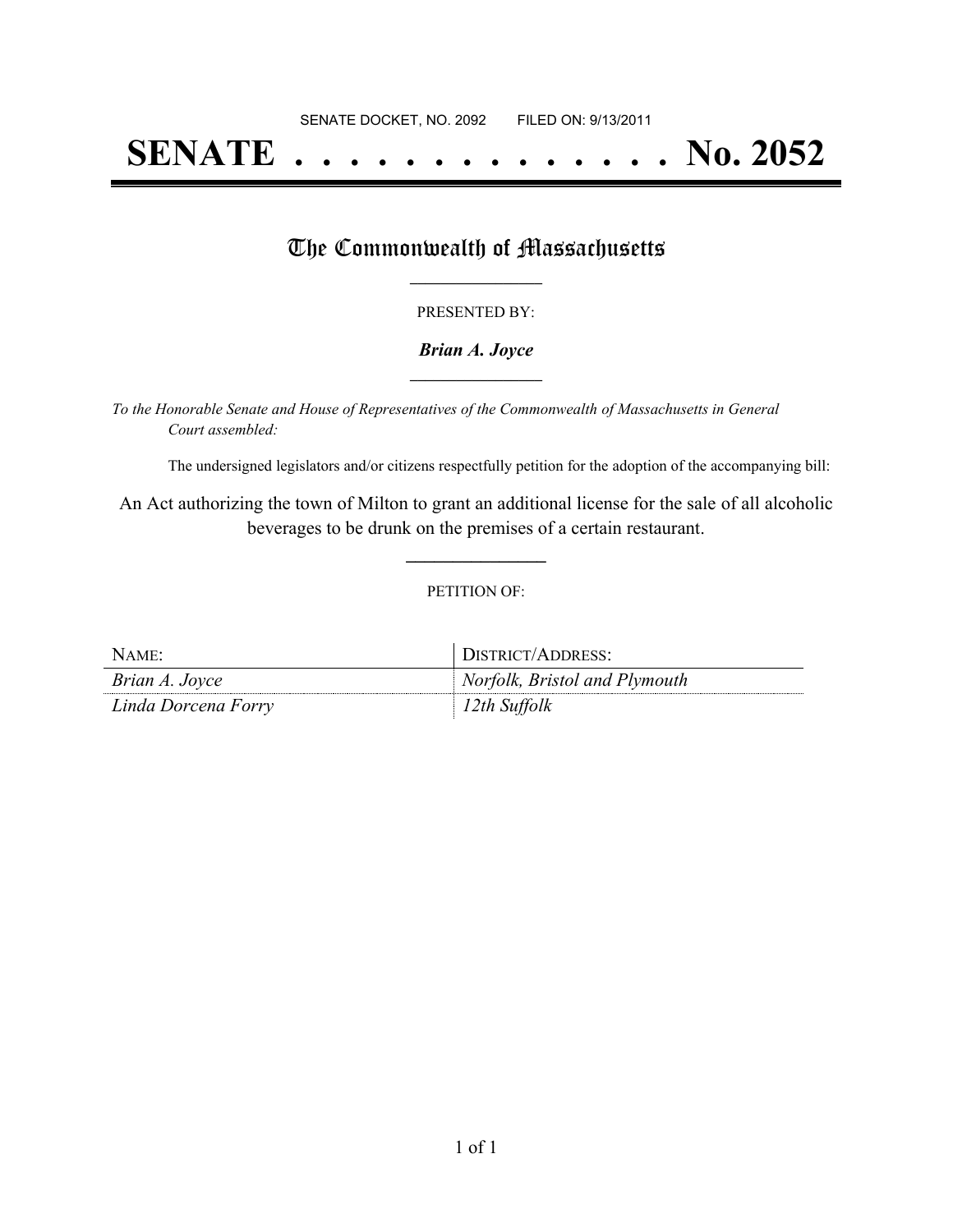## SENATE DOCKET, NO. 2092 FILED ON: 9/13/2011 **SENATE . . . . . . . . . . . . . . No. 2052**

By Mr. Joyce, a petition (accompanied by bill, Senate, No. 2052) of Brian A. Joyce and Linda Dorcena Forry (by vote of the town) for legislation to authorize the town of Milton to grant an additional license for the sale of all alcoholic beverages to be drunk on the premise of a certain restaurant. Consumer Protection and Professional Licensure. [Local Approval Received.]

## The Commonwealth of Massachusetts

**\_\_\_\_\_\_\_\_\_\_\_\_\_\_\_ In the Year Two Thousand Eleven \_\_\_\_\_\_\_\_\_\_\_\_\_\_\_**

An Act authorizing the town of Milton to grant an additional license for the sale of all alcoholic beverages to be drunk on the premises of a certain restaurant.

Be it enacted by the Senate and House of Representatives in General Court assembled, and by the authority *of the same, as follows:*

 SECTION 1. Notwithstanding sections 11 and 17 of chapter 138 of the General Laws, the licensing authority of the town of Milton may grant an additional license for the sale of all alcoholic beverages to be drunk on the premises to the restaurant located at 95 Eliot street, which is owned by Daniel P. Kerrigan or his successor in interest; provided, however, that any successor in interest shall be subject to approval by the board of selectmen and the alcoholic beverages control commission; provided further, that an application to transfer the license to a successor in interest shall be granted and approved according to the standard for a new license. All of the procedures set forth in section 15A of said chapter 138 shall apply to the granting of a license to a successor in interest. The license shall be subject to all of said chapter 138, except said section 17. The licensing authority shall not approve the transfer of the license to any other location but it may grant it to a new applicant at the same location if the applicant for the license